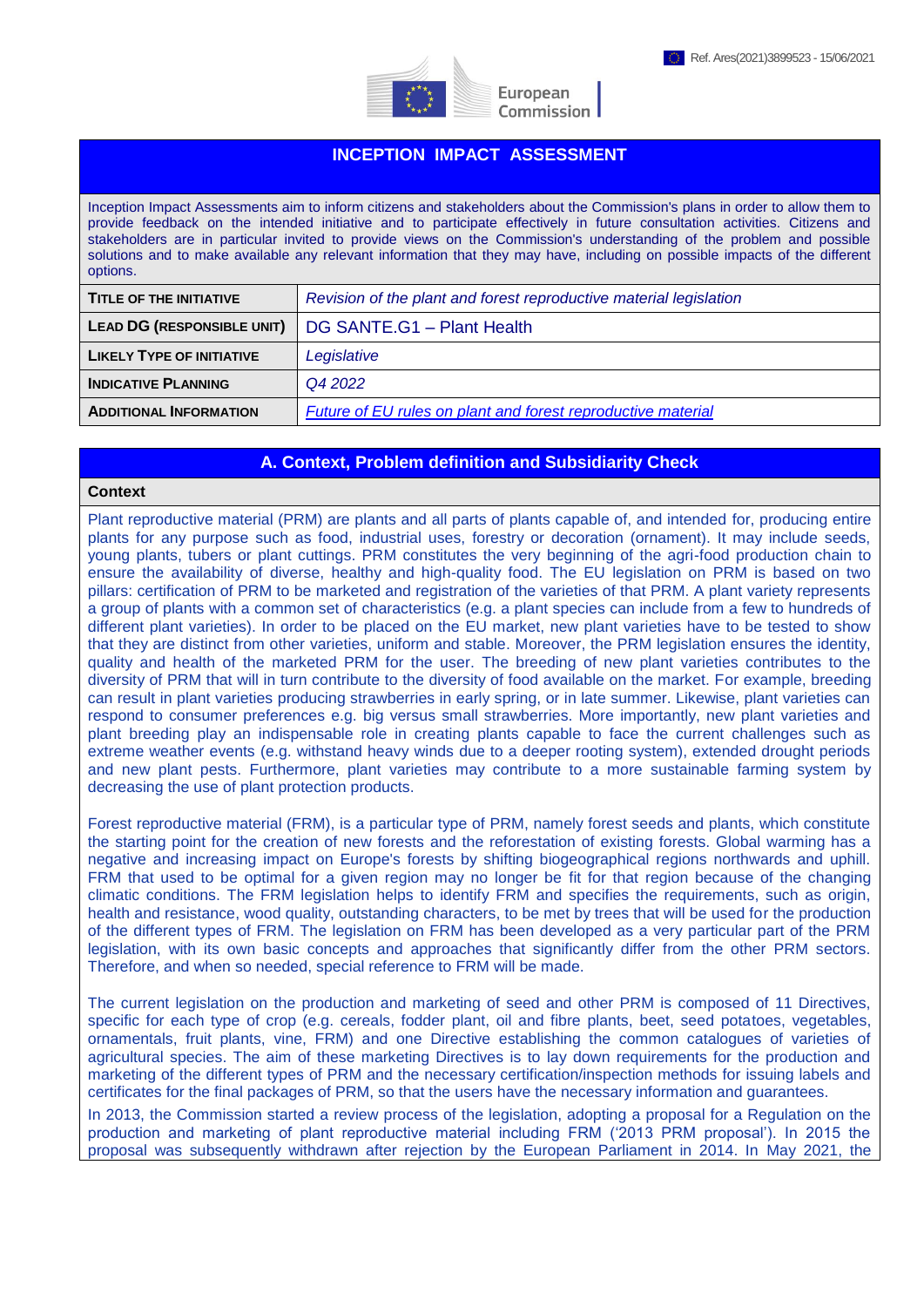Commission presented a study on possible options to update the existing legislation on the production and marketing of plant reproductive material, which had been requested by the Council<sup>1</sup>. The study concluded that the Commission should continue preparatory work to review the existing legislation

### **Problem the initiative aims to tackle**

1

The current legislation has proven its success in guaranteeing the identity, performance, quality and health of all PRM. Moreover, it has contributed to fostering an internationally competitive PRM industry. Therefore, the core principles of the existing legislation remain valuable for commercial PRM production but there is room for improvement.

Firstly, the content of the 12 Directives is not aligned which causes a lack of coherence, such as different definitions for the term 'marketing' or 'operator'. It leads to inconsistencies in their interpretation for users and competent authorities. This has led to an uneven implementation and application, which creates a non-level playing field and different (market) conditions for operators in the Member States, and thus hinders the smooth operation of the internal market (problem 1). Secondly, the legislation further includes a set of complex and rigid procedures, which result in a high administrative burden in particular for competent authorities and operators. The different and detailed technical requirements included in the 12 Directives create a cumbersome decision-making process for adapting the legislation in case of scientific developments (problem 2).

## **Problem 1: Divergent implementation practices and non-level playing field**

The non-aligned or missing definitions in the Directives have caused different approaches for addressing the same issues, such as adding new species to the scope of the Directives. In some Directives, the procedure for adding or deleting species covered requires an act adopted by the Commission, while in others it requires an act to be adopted by European Parliament and Council. Some Directives do not have specific instruments for protecting conservation varieties<sup>2</sup> (i.e. the Directives for fruit and vine), while such instruments exist for agricultural and vegetable Directives. The approach for authorising non-EU-countries to export PRM to the EU is also inconsistent across the Directives, which in certain cases requires an approval by the European Parliament and the Council, while in others simply a Commission implementing act.

The definitions of 'marketing' and 'operator' are ambiguous in certain Directives or missing in others, and leave it open if the activities of seed conservation networks<sup>3</sup> are covered by the PRM legislation or not, and -if so- to what extent. Furthermore, amateur gardeners have different uses and motivations compared to professional users and this raises the question if PRM marketed to amateur gardeners should be subject to the same rules as PRM marketed to professional users.

Heavy procedures for testing and certification create burdens for operators as some of the certification activities can only be carried out officially. This approach is not aligned with more recent developments in the policy governing official controls and other official activities carried out by Competent Authorities, which recognise the role of activities carried out by operators under official supervision in reducing administrative burdens and ensure an efficient use of public resources.

Member States have used the possibility offered by the legislation to deviate or exempt from the applicable rules in different ways, which causes problems for products marketed in different Member States.

There is no harmonised and risk-based framework for official controls, which limits the ability for Competent Authorities to enforce risk-based measures to ensure the identity, health and quality of PRM. This results in differences of control and enforcement across Member States.

## **Problem 2: Legislation prevents innovation and use of new technologies and adaptation to policy developments**

The creation of synergies with the Green Deal and its related strategies (Farm to Fork Strategy, the Biodiversity Strategy, the EU Adaptation Strategy on adapting to, and mitigating, the impact of climate change, the new EU Forest Strategy on healthy and resilient forests and the European Digital Strategy), is often hindered because complex and rigid procedures and requirements in the current PRM legislation do not pursue always the same objectives as these strategies. Following the withdrawal of the 2013 PRM proposal, the PRM legislation, which

<sup>1</sup> Commission Staff Working Document SWD(2021)90 Study on the Union's options to update the existing legislation on the production and marketing of plant reproductive material

<sup>2</sup> Conservation varieties are landraces and varieties of agricultural and vegetable species traditionally grown in certain regions.

<sup>3</sup> 'Seed conservation networks' are operators exchanging and marketing PRM in limited amounts with the main non-profit purpose of conserving plant and forest genetic resources.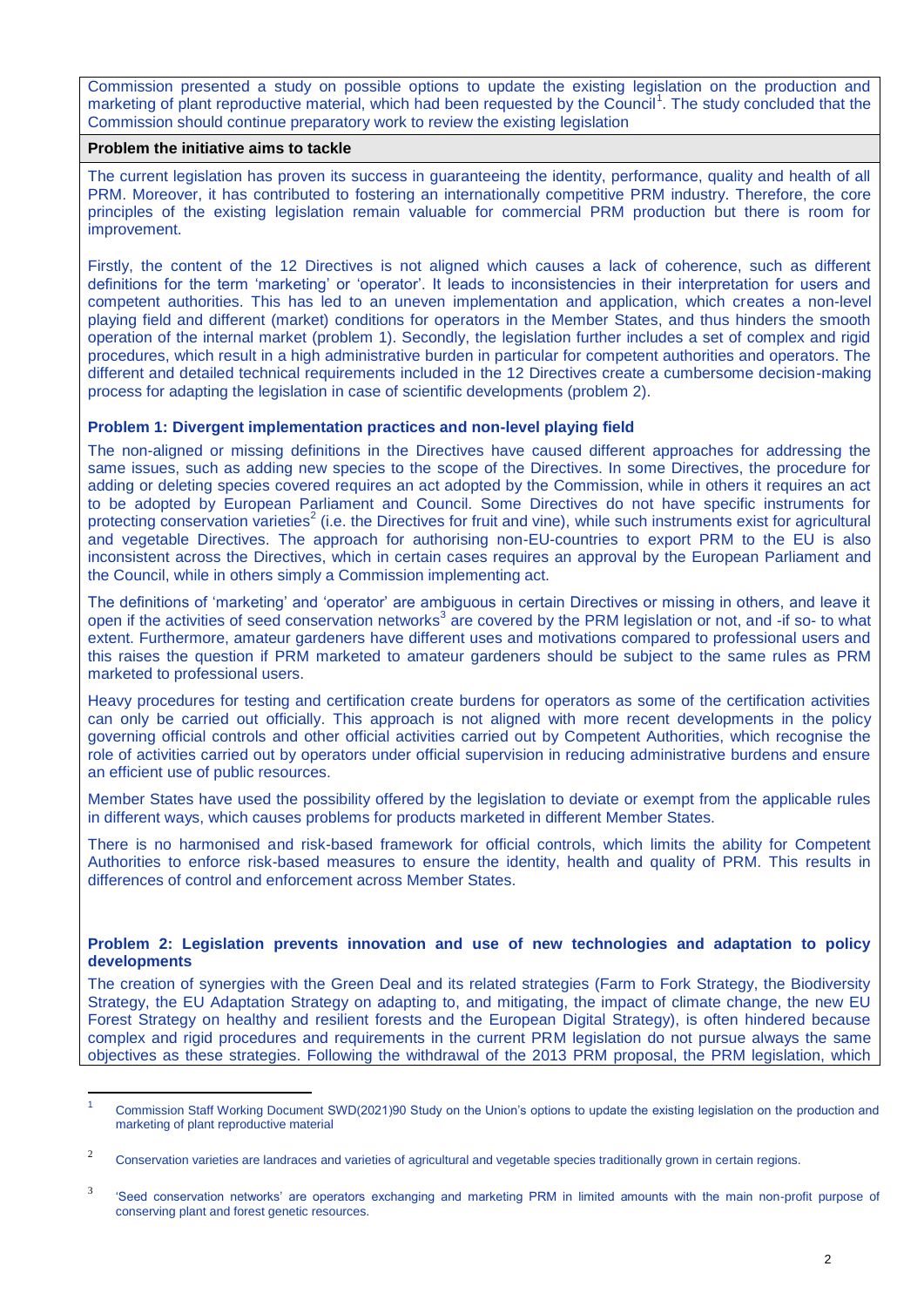dates back to the 1960s, is in any case not aligned with more recently adopted legislation and the aforementioned strategies.

The lack of clear rules on testing for Value of Cultivation & Use (VCU) and the absence of sustainability criteria (e.g. reduced use of plant protection products and adaptation to changing climatic conditions) in the EU legislation have caused considerable differences between Member States in relation to the sustainability characteristics of new varieties. This in turn has impeded an adequate response to the demand for more sustainable agri-food production.

Currently, the availability of organic seed and of organic varieties suitable for organic cultivation is insufficient. It is important to set appropriate conditions for their development to foster the goal of the Farm to Fork Strategy of reaching 25% of agricultural land under organic farming by 2030. As organic varieties have to be characterised by a high level of genetic and phenotypical diversity between individual reproductive units, the current VCU tests and testing protocols for the distinctness, uniformity and stability (DUS) of varieties are not yet adapted to the needs of organic varieties suitable for organic cultivation. Due to the lack of organic varieties suitable for organic cultivation and a derogation in the organic legislation allowing the use of untreated non-organic PRM, this PRM is still used to varying extents in different Member States for organic production.

The legislation hinders the introduction of new/adapted rules on innovative production processes, which creates barriers for the market access of PRM products obtained through scientific and technical progress. Moreover, the current rules limit or do not place enough emphasis on the use of scientific and technical developments, such as certain biomolecular techniques.

Member States can choose to either apply or not lighter conditions for the registration of amateur and conservation varieties. When the requirements and costs for registering conservation and amateur varieties are identical to those of new varieties, there may be little incentive for seed conservation networks and other operators active in this domain to register conservation and amateur varieties<sup>4</sup>, negatively affecting the diversity of seeds and PRM that contribute to biodiversity and resulting in lack of alignment with recent Commission Strategies. In addition, the current legislation restricts increasing consumer demands for these traditional and local varieties due to production limits imposed by the existing legislation.

## **Basis for EU intervention (legal basis and subsidiarity check)**

The PRM legislative framework is based on **Article 43 of** the Treaty on the Functioning of the European Union (TFEU) implementing the Common Agricultural Policy (CAP). The Lisbon Treaty qualifies agriculture as shared competence between the EU and its Member States. All fields of agricultural activity as well as ancillary activities upstream and downstream have been regulated to a very large extent at EU level. **Article 114** provides the legal basis for the establishment and functioning of the internal market and the approximation of provisions laid down by the law, regulation or administrative actions. **Article 191** states as the objectives of EU environment policy the preservation of the environment, the prudent and rational use of natural resources as well as promoting measures at international level to deal with environmental problems.

The introduction of the EU Directives on the marketing of PRM starting in the 1960s has been a major contributor to the creation of an internal market. The evaluation carried out in 2007 – 2008 confirmed that the EU rules on marketing of PRM have had a generally positive impact on free movement, availability and quality of PRM on the EU market and have thus facilitated trade within the EU, despite the still prevalent problems. If there had been no action at EU level, 27 systems instead of one would be in place today. This would put even more serious obstacles to the movement of PRM on the internal market and increase the financial burden associated with the necessary controls on the health and quality of PRM. Therefore, a common EU framework should be retained, and where possible strengthened, as it is considered to be the most appropriate approach.

### **B. Objectives and Policy options**

<u>.</u>

<sup>&</sup>lt;sup>4</sup> Amateur varieties are varieties with no intrinsic value for commercial production but developed for growing under particular conditions (i.e. they are mostly used by amateur gardeners).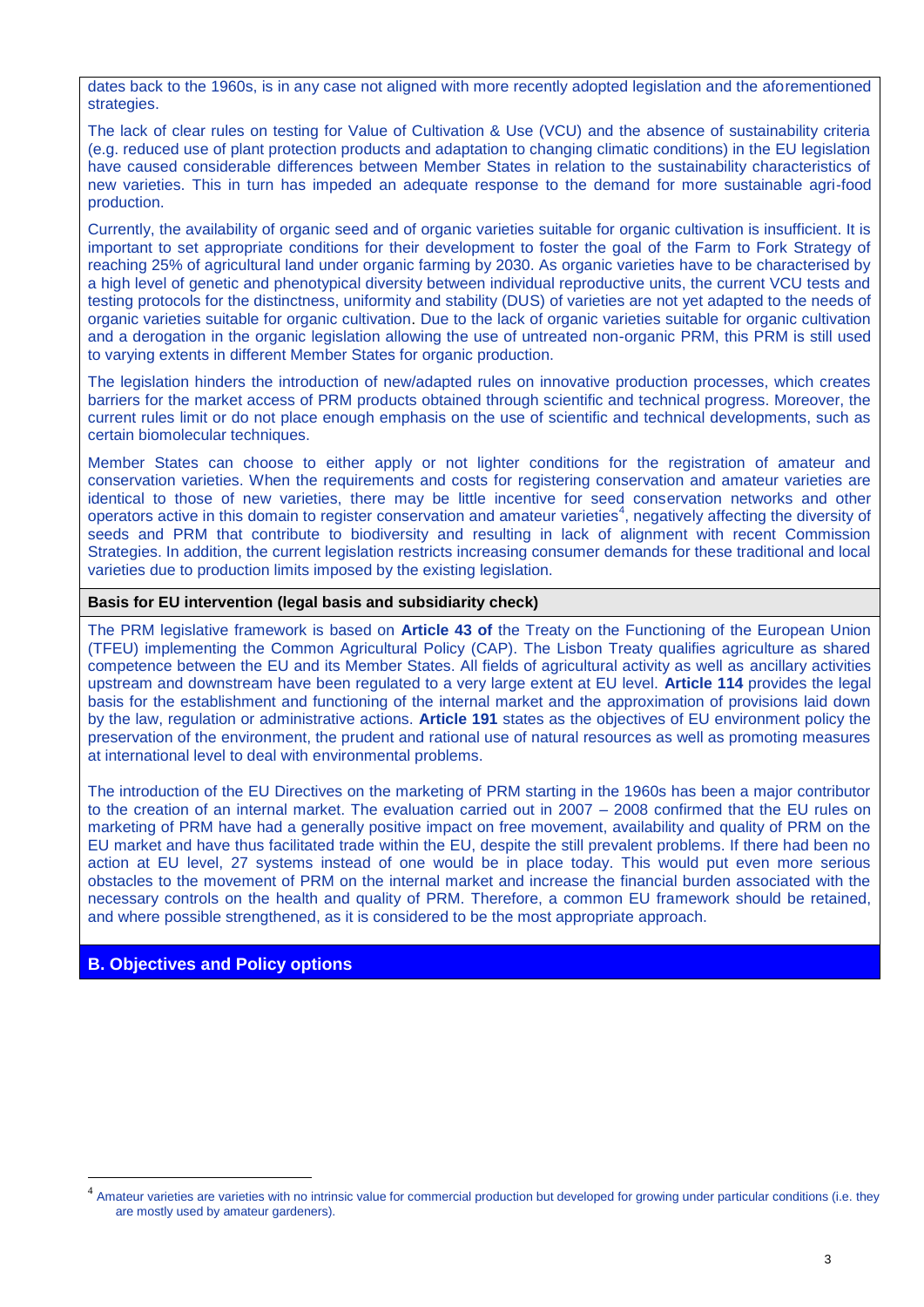The general objectives are to remove any obstacle or barrier in the internal market in order to ensure a level playing field for the marketing of PRM. For all types of users and consumers, a wide diversity of choice of PRM should be ensured. The revision also supports innovation and competitiveness of the EU PRM industry. Finally, it should contribute to the objectives of the Green Deal and its related Farm to Fork, Biodiversity, EU Climate Adaptation, European Digital and New EU Forest Strategies. In particular, it should support adaptation to, and mitigation of, the impact of climate change, and contribute to food security, sustainable production and biodiversity protection.

The specific objectives are to:

- Increase coherence of the legislation through simplified and harmonised basic rules on fundamental principles (e.g. scope of application, definitions of 'marketing' and 'operator');
- Eliminate fragmentation of requirements that results in adjustment of costs for operators;
- Increase the efficiency/effectiveness of the PRM sector through the establishment of simplified, more flexible and proportionate procedures;
- Clarify rules for seed conservation networks and PRM marketed to amateur gardeners;
- Establish appropriate conditions for the development of organic varieties suitable for the organic production;
- Empower Competent Authorities to allocate control resources through a harmonised and risk-based framework for official controls;
- Support the conservation and sustainable use of plant and forest genetic resources to promote the development of diverse farming systems, defend biodiversity, adapt to, and mitigate, the impact of climate change and contribute to food security;
- Introduce lighter requirements for conservation varieties for all PRM sectors and, where appropriate, for amateur varieties;
- Support innovation and the development of digital technologies and bio-molecular techniques in the PRM sector.

To address the identified problems, and achieve the above objectives, several policy options will be considered in the impact assessment. Those options will be developed on the basis of the following options.

## **Policy choices**

### **Baseline**: **Do nothing**.

No changes to the current legislation; focus on implementing the legislation in a way, which takes into account, to the extent possible, the objectives of the Green Deal and the Farm to Fork Strategy.

### **Option 1**: **Alignment of definitions and structure of the legislation**

This option would keep all 12 marketing Directives. It would include alignment and simplification of the structure of the legislation and decision-making procedures and introduce flexibility for operators. It would also introduce measures in support of sustainability. It would focus on the needs of the professional sector. It would establish a lighter registration system for PRM marketed by seed conservation networks and PRM marketed to amateur gardeners but PRM would still need to comply with the requirements of the marketing legislation as regards identity, health and quality of the material. Exchange of PRM between farmers would remain in the scope of the PRM other than FRM legislation, meaning that it would be considered as 'marketing'.

The amendments would concern:

- Aligning the structure, definitions and decision-making procedures between the Directives;
- Adding definitions on terms such as operator/marketing where missing and/or streamline definitions across Directives;
- Establishing and aligning instruments for protecting conservation varieties in all Directives and, where appropriate, for amateur varieties;
- Removing duplications in inspections, inconsistent rules applicable to the same material and ensuring coherence with the plant health, GMO and organic legislation;
- Relying on tertiary legislation to set requirements and to adapt these requirements to technical and scientific developments;
- Increasing the number of tasks that operators may carry out under supervision of the competent authorities such as the tests carried out for registration and certification;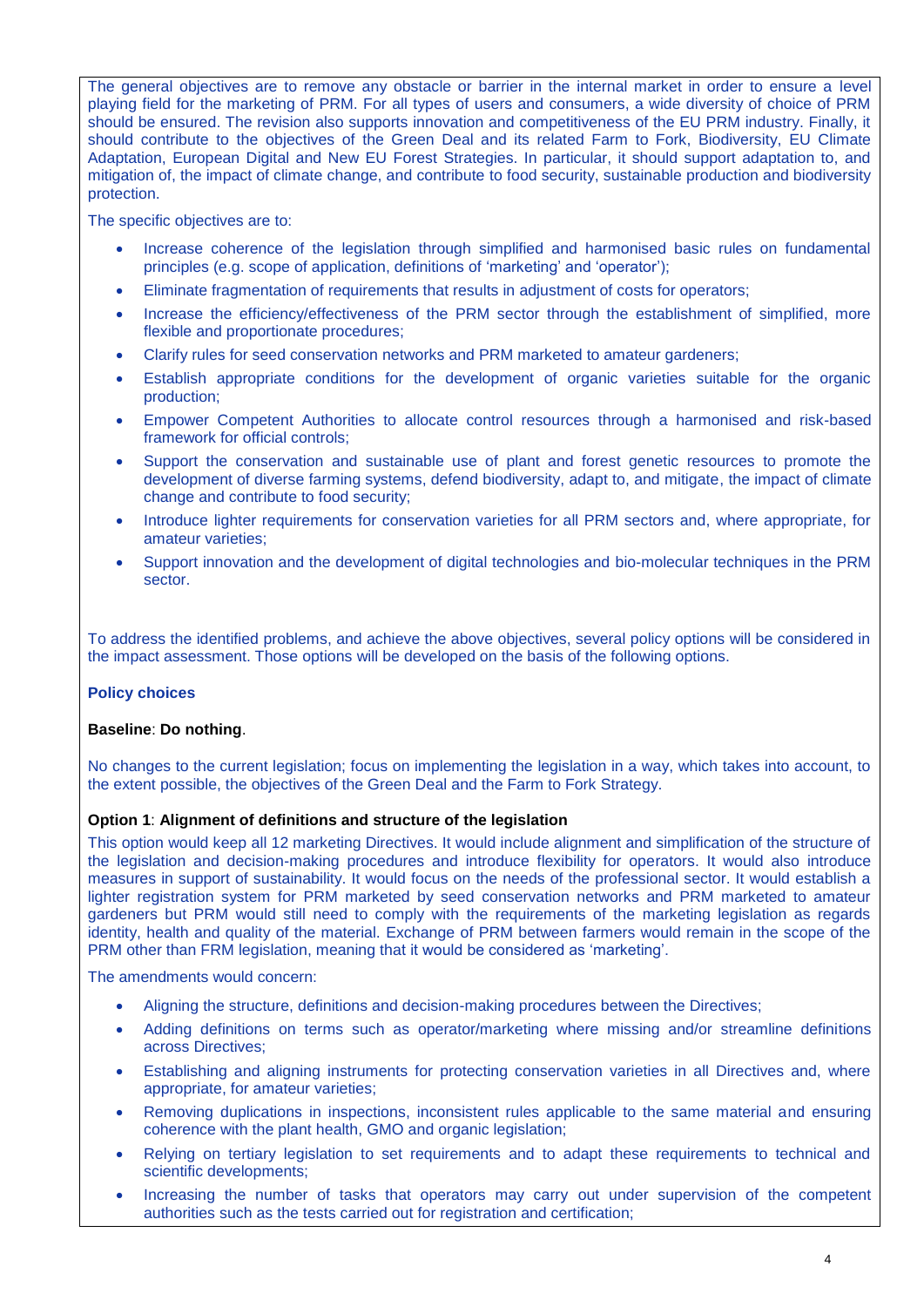- Including guidance on how to record the characteristics determining the identity of FRM in relevant documentation;
- Supporting the Green Deal objectives through measures addressing climate change mitigation and adaptation, the conservation and sustainable use of plant and forest genetic resources and the protection of biodiversity;
- Supporting the Farm to Fork Strategy by facilitating the marketing of varieties adapted to the needs of organic agriculture through e.g. adapted DUS and VCU tests and contributing to reaching the organic objective of the Farm to Fork Strategy;
- Amending existing official control rules and adding new rules, catering for the specific needs of the respective sector.

### **Option 2: Alignment of definitions and structure of the legislation while matching needs of professional sector, seed conservation networks and users**

This option would include the general amendments as described under option 1 and additionally would exempt seed conservation networks and marketing to amateur gardeners from the scope of application of the legislation. Exempting the marketing of limited amounts of PRM, in particular by seed conservation networks for non-profit purposes, would incentivise PRM diversity, and boost and promote the marketing of more local and traditional products. It would be analysed if, and how, reducing the overall number of Directives is advantageous and/or constitutes a legal simplification. The FRM legislation would still be kept as a separate legal instrument because the production and certification process of FRM, as well as its basic concepts, are distinct from the one of the other sectors.

The further amendments would concern:

- Scope of application of the PRM other than FRM legislation: clarifying exemptions and in particular create a specific EU framework for the exchange in kind between farmers of PRM and services restricting this activity e.g. to farmers belonging to an association/network; limiting the scope of application of the PRM other than FRM legislation to the professional sector, excluding seed conservation networks and amateur gardeners from the scope of the legislation. No EU rules or national rules should regulate seed conservation networks and the amateur market. Those sectors could be self-regulated;
- Introducing modern and flexible processes adapted to new technologies to enhance the efficiency of the certification/inspection and variety registration systems, and label security, traceability and integrity of PRM;
- Introducing mandatory sustainability criteria into variety testing;
- Including or excluding the PRM legislation in the scope of the Official Controls Regulation;
- Keeping the scope of the FRM legislation or extending the scope to certain clearly defined non-forestry purposes (agroforestry and biodiversity purposes, biomass and energy generation).

## **Option 3: Full harmonisation of the legislation**

This option would create a full harmonisation by proposing one single policy instrument with specific chapters for the different crop groups. The policy instrument on FRM would still be kept separate. The professional sector, seed conservation networks and marketing to amateur gardeners would be covered by the scope of the legislation. Exchange of PRM between farmers would remain in the scope of the PRM other than FRM legislation, meaning that it would be considered as 'marketing'. This option would focus on PRM quality and high guarantees for users and would improve conditions for its free circulation within the internal market. Derogations and exemptions from the requirements of the legislation would be kept to a strict minimum, by restricting the possibility for Member States to establish less or more stringent national requirements for marketing in comparison to the respective EU requirements. PRM would be included in the scope of the Official Controls Regulation.

In addition to the measures proposed under the bullet points under option 1, the amendments would concern:

- Scope/applicability of the PRM other than FRM legislation to the marketing of varieties of PRM to professional and non-professional end users;
- Applicability of the FRM legislation exclusively to FRM marketed for forestry purposes;
- Including PRM into the scope of the Official Controls Regulation.

## **C. Preliminary Assessment of Expected Impacts**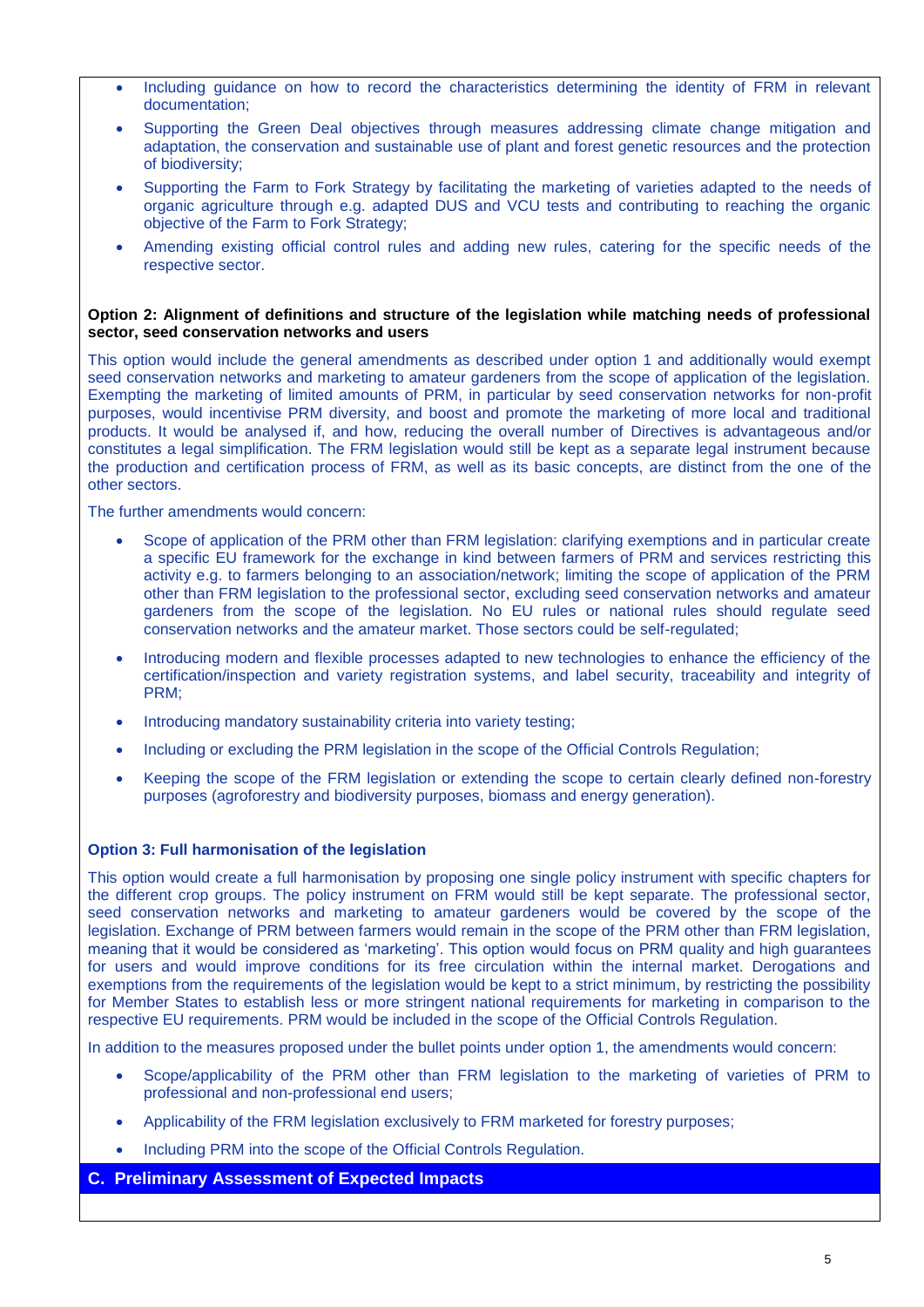### **Likely economic impacts**

Offering more flexibility to operators would increase the responsiveness and adaptability of companies in bringing PRM to the market. It would continue contributing to food and nutritional security for EU citizens and ensure the availability of sufficient and diverse FRM for afforestation and reforestation. This would have an overall positive economic impact on operators and consumers. The sector's international competitiveness would also be improved. The possibility to carry out variety testing and field inspections and to produce PRM under official supervision would increase the efficiency of the sector and, in addition, would decrease administrative burdens and costs for Competent Authorities. Many SMEs and smaller companies with limited human resources, however, would continue to depend on the expertise and human resources of the Competent Authorities for variety registration and certification and this may limit the savings made by Competent Authorities. Lighter and less costly registration requirements for certain variety types (e.g. conservation varieties) would create more equal conditions for operators across the EU Member States and improve income of small companies producing for niche markets, reducing also costs for other operators. More responsiveness of the legislation to new technical developments in the PRM sector by simplifying procedures to adapt the legislation would support innovation and research, and therefore also competitiveness, in an already research-intensive sector, with positive economic impacts on all types of operators in the sector. A more harmonised implementation of the Directives through, for example, clearer definitions of exemptions to the scope of application and a harmonised and risk-based framework for controls, would help achieve more even conditions and create similar opportunities for producers in different Member States.

### **Likely social impacts**

The PRM sector, in particular the breeding industry and FRM sector are highly innovative involving a highly skilled workforce and state of the art facilities. A strong, sustainable and internationally competitive breeding industry and FRM sector would support the creation and maintenance of skilled employment in rural and remote areas. European cultural heritage finds it expression also in landscape and agricultural diversity, and diversity of forests. Facilitated procedures for the registration of conservation and amateur varieties and FRM naturally adapted to local and regional conditions would contribute to the protection and continued viability of this heritage.

### **Likely environmental impacts**

Supporting PRM, which contributes to species diversity, genetic diversity within tree species (FRM) and withinfield genetic diversity (mixtures of varieties, heterogeneous material, organic varieties) would help lowering the environmental impact of agriculture and forestry. Genetic diversity of a crop in the field could ensure a greater likelihood that, for example, not all plants in the field will be lost in extreme weather events (e.g. better resistance to drought of individual plants) or when the plants are attacked by damaging plant pests. Likewise, genetic diversity within a single tree species is of utmost importance to avoid that entire forests can be wiped out by, for example, bark beetle infestations. Lighter rules for the registration of conservation varieties and creating conditions for amateur gardeners to have a wide choice of old and new varieties, would establish conditions for the conservation of genetic diversity in fields and in gardens, which will therefore remain available for future breeding efforts.

In the testing of new varieties during the registration process, sustainability criteria would address resistance to threats from plant pests and from adverse weather conditions. Introducing mandatory sustainability criteria into variety testing would support the development of more climate-proof varieties, which are e.g. resilient in the face of extreme weather events and/or are tolerant or resistant to plant pests. This would contribute to enhancing food security. Establishing a specific system for the registration of organic varieties would support the growth of organic agriculture and help avoiding the use of plant protection products and other external inputs, thereby supporting two core aims of the Farm to Fork Strategy. It is the combination of actions and characteristics at species and variety level that would support adaptation in land ecosystem management and allow adapting to, and mitigating, the impact of climate change.

Improved FRM legislation combined with sustainable forest management would result in healthy and resilient forests that would contribute to adaptation to, and mitigation of, the impact of climate change, and would better protect biodiversity.

### **Likely impacts on fundamental rights**

**None** 

## **Likely impacts on simplification and/or administrative burden**

Legal simplification would improve the coherence of the legislation and lead to a better implementation, with less burdens for operators active in more than one Member State or in more than one sector.

Increased flexibility would be achieved by widening the possibility for operators to carry out tasks (inspection/certification, elements of variety testing, FRM production) under the supervision of the Competent Authorities. Companies could more efficiently plan their operations in line with their needs and capacities and could make effective use of in-house expertise. Reducing the complexity of procedures and cumbersome